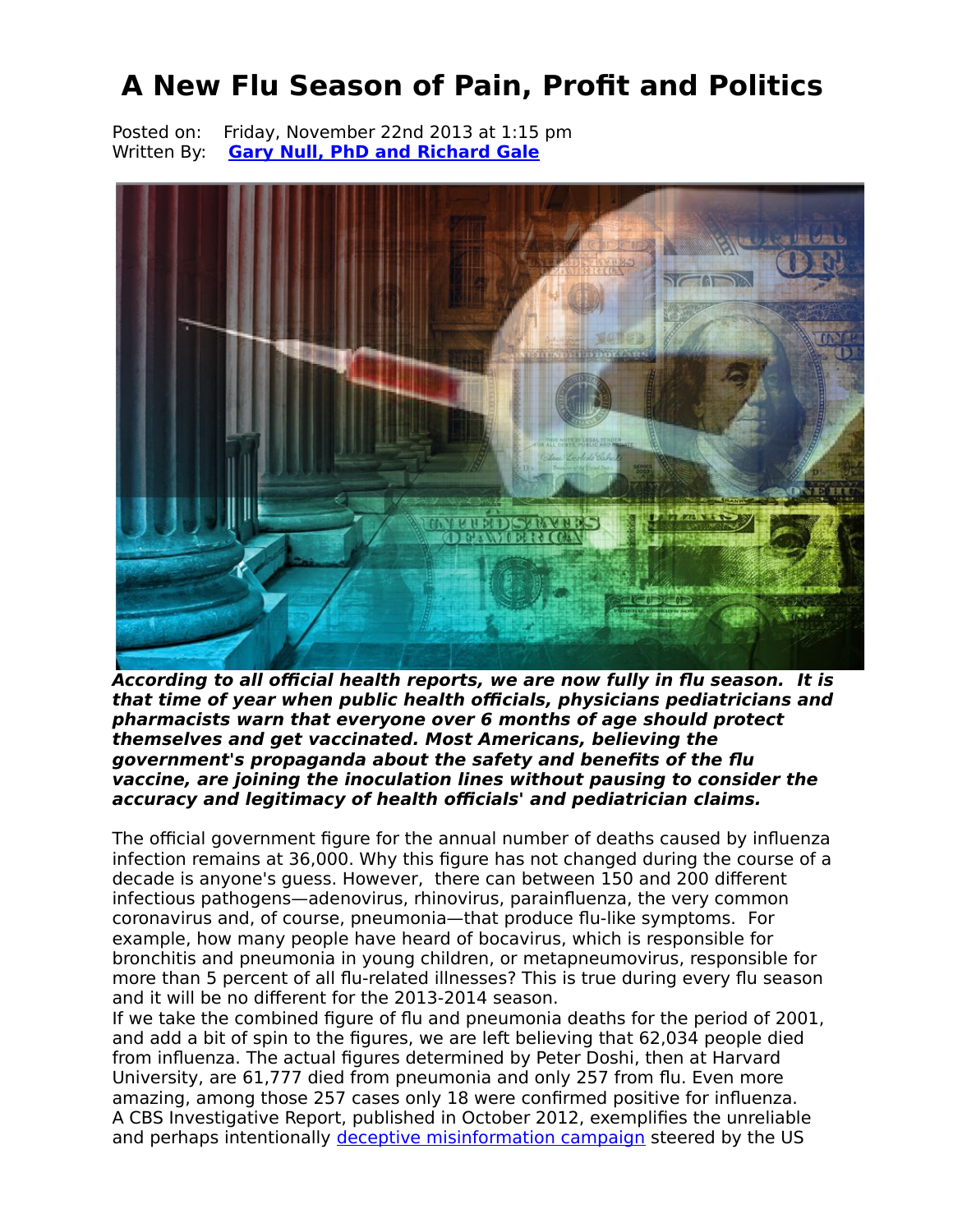government health agencies every flu season . After the CDC refused to honor CBS's Freedom of Information request to receive flu infection data by individual state, the network undertook an independent investigation across all fifty states to get their infectious disease statistics. The final report contradicts dramatically the CDC's public relations blitz. For example, in California, among the approximate 13,000 flulike cases, 86 percent tested negative for any flu strain. In Florida, out of 8,853 cases, 83 percent were negative. In Georgia and Alaska, only 2.4 percent and 1 percent respectively tested positive for flu virus among all reported flu-like cases. If the infection-rate ratios obtained by CBS are accurate, the CDC's figures are significantly reduced and flu season severity is overstated dramatically.

In addition to false advertising by the government and America media, over recent years, we have witnessed an increase in "scientific" studies framed as commercials and public relations spin to promote vaccine efficacy. A highly flawed medical trial conducted by a vaccine maker has a greater chance of being published in a prestigious medical journal than scientifically sound research conducted by an independent scientist or university without conflict of interests with government and private industries. When we question why this is the case, the deduction is that such research is more often than not promotional spin to support the financial interests of the corporate party. This is particularly true of industry and governmentfunded vaccine trials with the sole intention to influence the nation's health policy makers and physicians, and to relieve doubts concerning vaccine efficacy and safety. The nation's health agencies then rely upon these fabrications to convince the healthcare community and citizens about the importance of vaccination and the dangers of contracting an infectious disease. And this scenario is particularly flagrant in studies promoting flu vaccine propaganda.

There is a single question that needs to be answered: what is the actual gold standard proof to claim that the flu vaccine is efficacious for any given individual? The question whether or not the flu vaccine is safe becomes secondary if the vaccine's efficacy is negligible or useless. In that case, there would be no convincing scientific rationale for administering the vaccine in the first place. During the past four years, since the hype and subsequent fizzle of the 2008 H1N1 scare, we have done an extensive review of the scientific literature and analysis of flu vaccination, and the results are startling.

In an interview with Dr. Thomas Jefferson, coordinator for the Cochrane Vaccine Field in Rome, Italy, he stated that in 2009 he conducted a thorough review of 217 published studies on flu vaccines and found only 5% reliable. In other words, 95% of published flu vaccine studies are flawed and their conclusions should be dismissed. This is not a great surprise; even CDC officials were forced to confess that "influenza vaccines are still among the least effective immunizing agents available, and this seems to be particularly true for elderly recipients."[1] Dr. Anthony Morris, a distinguished virologist and a former Chief Vaccine Office at the FDA, found "there is no evidence that any influenza vaccine thus far developed is effective in preventing or mitigating any attack of influenza.' Dr. Morris stated, "The producers of these vaccines know they are worthless, but they go on selling them anyway."[2]

In 2006, Dr. Peter Doshi published a devastating study in the British Medical Journal that systematically unveils the flawed predictive science used to publicize our health agencies' influenza statistics and mortality rates. His analysis shook up enough health authorities to warrant twelve scientists from the CDC and National Institutes of Health to unsuccessfully challenge him. Now at John Hopkins, Doshi continues his analysis of a century's worth of influenza mortality statistics and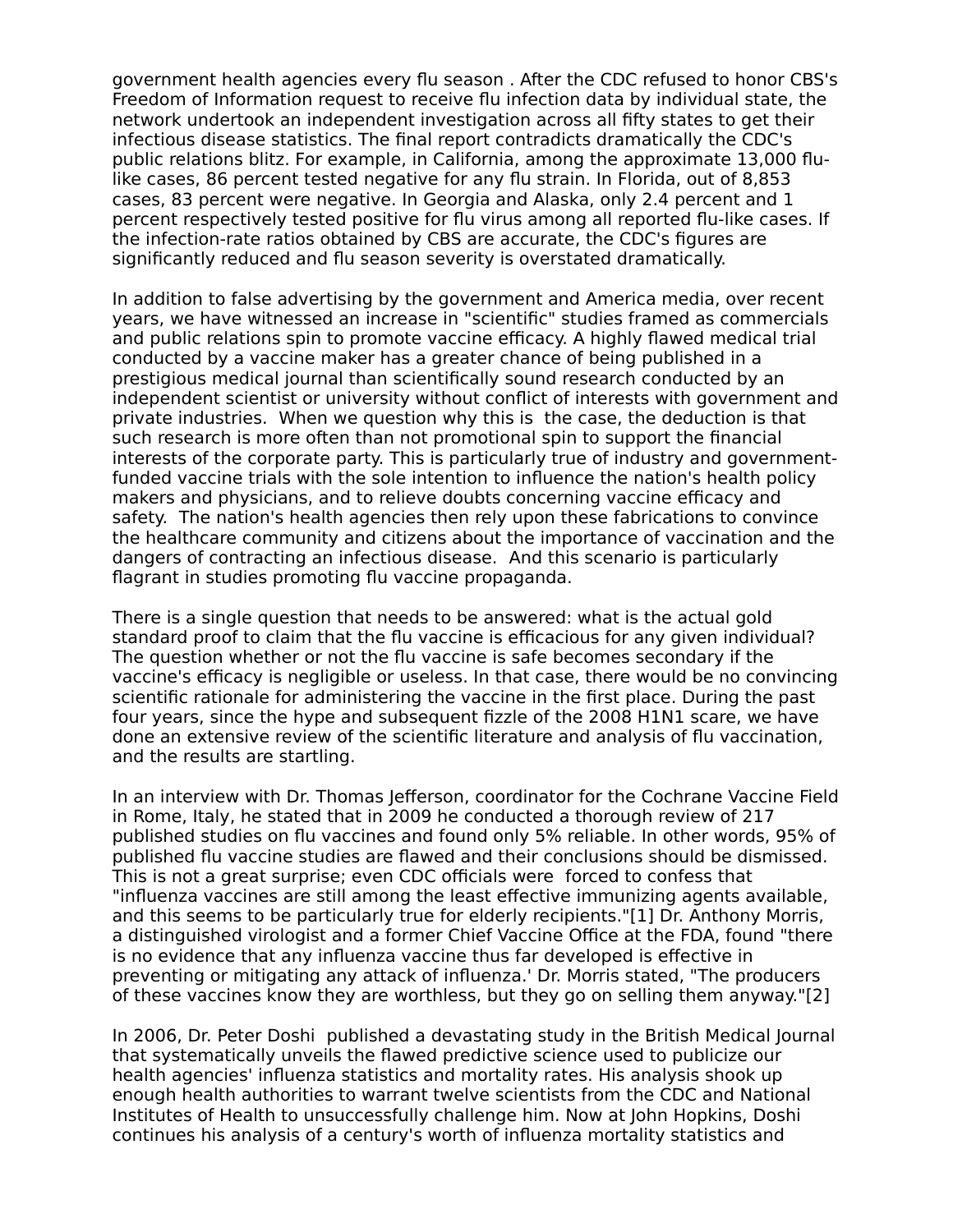government manipulation of influenza data, such as the annual figure of 36,000 influenza deaths we hear and read repeatedly.[3] Although this magical number was for all practical purposes alchemically conjured via mathematical modeling back in 2003, it continues to be the most holy number in the CDC's PR vocabulary every flu season. Doshi draws the conclusion, published in the American Journal of Public Health, that commercial interests are playing the role of science in both industry and government.[4]

When we review the FDA's and CDC's flawed methodology for promulgating the myth that 36,000 Americans die annually from flu infections, we will see that over 90 percent of these mortalities are a result of pneumonia and other infections, not the influenza virus. On the CDC's website, the agency makes reference that deaths caused by influenza and pneumonia are grouped together.

In a more recent 2013 report published in the British Medical Journal, Doshi had this to say about flu vaccinations: "The vaccine may be less beneficial and less safe than has been claimed, and the threat of influenza seems to be overstated." He notes that a study published by an Australian team found that "one in every 110 children under the age of five had convulsions following vaccinations in 2009 for HINI influenza."[5] Separate independent studies conducted in the UK, Finland and Sweden concur that the flu vaccine directly contributed to the rise in cases of narcolepsy following receipt of GlaxoSmithKline's Pandemrix vaccine. The conclusion is that the vaccine triggered an immune reaction against the children's sleep center cells.[6]

Perhaps the vaccine industry's single and most vital error to determine whether flu vaccines are effective lies in its unsound belief that measuring antibodies following vaccination is indicative of protection from flu infection. Therefore studies are strictly designed to quantify antibody levels and not to discover whether the vaccine actually prevenst disease. This primitive and biologic-denying creed is a major reason why more voices in the scientific community acknowledge that the entire premise of the flu vaccine is based upon junk science. As a result, one of the very few double blind placebo controlled trials on Sanofi Pasteur's Vaxigrip influenza vaccine, utilizing a genuine placebo (saline solution), noted a 5.5 times higher rate in respiratory infections caused by non-influenza viruses in the vaccinated group compared to the unvaccinated.[7]

#### **Pregnant Women and the Flu Vaccine**

The CDC's website states, "if you are pregnant, a flu shot is your best protection against serious illness from the flu. A flu shot can protect pregnant women, their unborn babies and even the baby after birth." Is there any scientific truth to this claim?[8] We would expect that if this were true, then we would find this mentioned on the flu vaccine package inserts. But we don't. For example, for the HINI vaccine inserts, we find "It is not known whether these vaccines can cause fetal harm when administered to pregnant women or can affect reproduction capacity."

Surprisingly few vaccine studies have been performed on pregnant women. And none of them according to Dr. Jefferson are "high quality." While some extremely poor trials have been conducted, the CDC's National Institute for Allergies and Infectious Disease research into the potential dangers and risks of the flu vaccine to both mom and fetus is negligible. After evaluating all flu vaccine studies on pregnant women, and finding them "artificial" in the way they were designed and carried out, Dr. Jefferson concludes that "I would be very very cautious about vaccinating unborn babies."[9]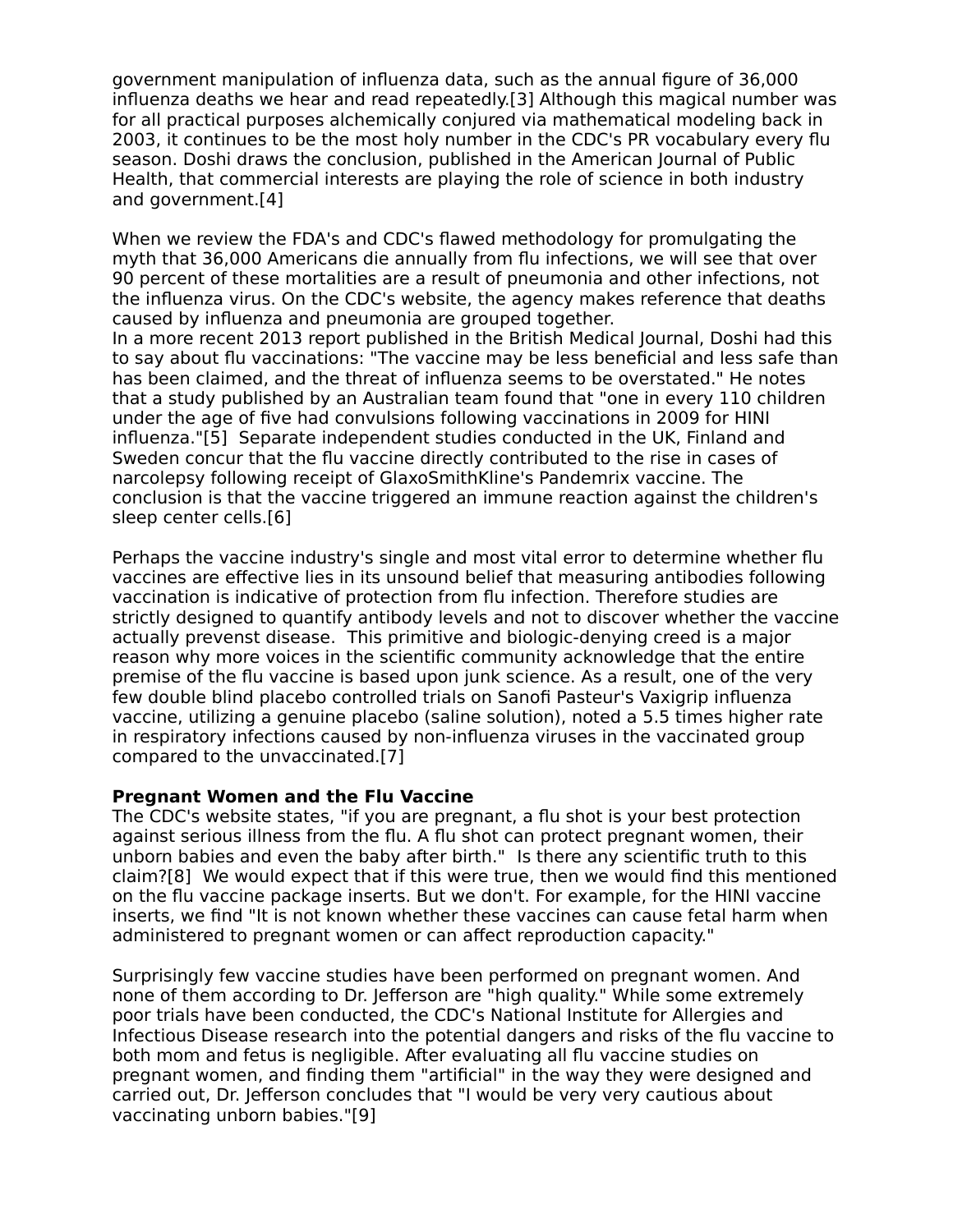The New York Times published an article touting the CDC myth of flu vaccine safety for pregnant women. The Times quoted Dr. Jay Butler, CDC's chief of the swine flu vaccine task force to relieve fears about flu vaccine adverse effects, especially to pregnant women. Dr. Butler said, "There are about 2,400 miscarriages a day in the US. You'll see things that would have happened anyway. But the vaccine doesn't cause miscarriages. It also doesn't cause auto accidents, but they happen."[10] Not very reassuring to expectant mothers across the country, especially since none of the approved H1N1 vaccines used at that time had undergone rigorous clinical safety trials on pregnant women or the potential adverse effects of mercury-laced vaccines and other ingredients, such as spermacide, detergent and cosmetics, on the developing fetus.

In 2012, the National Coalition of Organized Women received documents with statistics based upon the government's Vaccine Adverse Events Reporting System (VAERS) covering the 2009 and 2010 flu season. The CDC's own vaccine injury data collection revealed a 4,250% increase in fetal deaths after the flu shot. The VAERS statistics were confirmed later by Dr. Gary Goldman and published in the Human and Environmental Toxicology Journal showing that the HINI swine flu vaccine did in fact cause a 4,250% rise in spontaneous abortions.

The CDC has refused to provide further information under a Freedom of Information Act filing until after a three year period, a direct violation of FIOA law. When confronted and queried about the rise in fetal deaths among vaccinated pregnant mothers, the CDC's Dr. Shimabkuru confirmed the agency knew of this increase.[11]

A study appearing in the journal Vaccine provides a strong warning against administering the flu vaccine to pregnant woman.[12] The study observed a rise in inflammation in pregnant woman that relates directly to preeclampsia and leading to premature births. Commenting upon this study, Sayer Ji, founder of [GreenMedInfo,](http://www.greenmedinfo.com/) wrote this should be expected given the "highly inflammatory, neurotoxic and immunotoxic" ingredients found in flu vaccines. A list of flu vaccine ingredients includes:[13]

· Ethyl Mercury (thimerosal): a powerful neurotoxin implicated in autism, seizures, mental retardation, dyslexia

· Aluminum compounds: a known neurotoxin that has been associated with brain damage, dementia, Alzheimers and convulsions

· Ammonium Sulfate: commonly used in pesticide preparations and attributed to respiratory toxicity;

· Beta-Propiolactdone: a hazardous chemical associated with lymphomas in animals;

· Formaldehyde: an embalming chemical and known human carcinogen, neurotoxin, and genetic disruptor;

[Monosodium Glutamate:](http://www.greenmedinfo.com/toxic-ingredient/monosodium-glutamate-msg) a preservative known to adversely affect learning, behavior and reproduction

Oxtoxinol-9: a vaginal spermicide;

Phenol: an immune inhibitor that has been known to be highly toxic to the cardiovascular, nervous, reproductive and respiratory systems and once employed by the Nazis in the concentration camps

Polysorbate 80: associated with anaphylactic shock and a classified carcinogen in animals

If the dangers of the toxic chemical ingredients found in flu vaccines is not enough, there is also the high health risks associated with the cellular medium pharmaceutical companies use to prepare the influenza virus. Commonly, chicken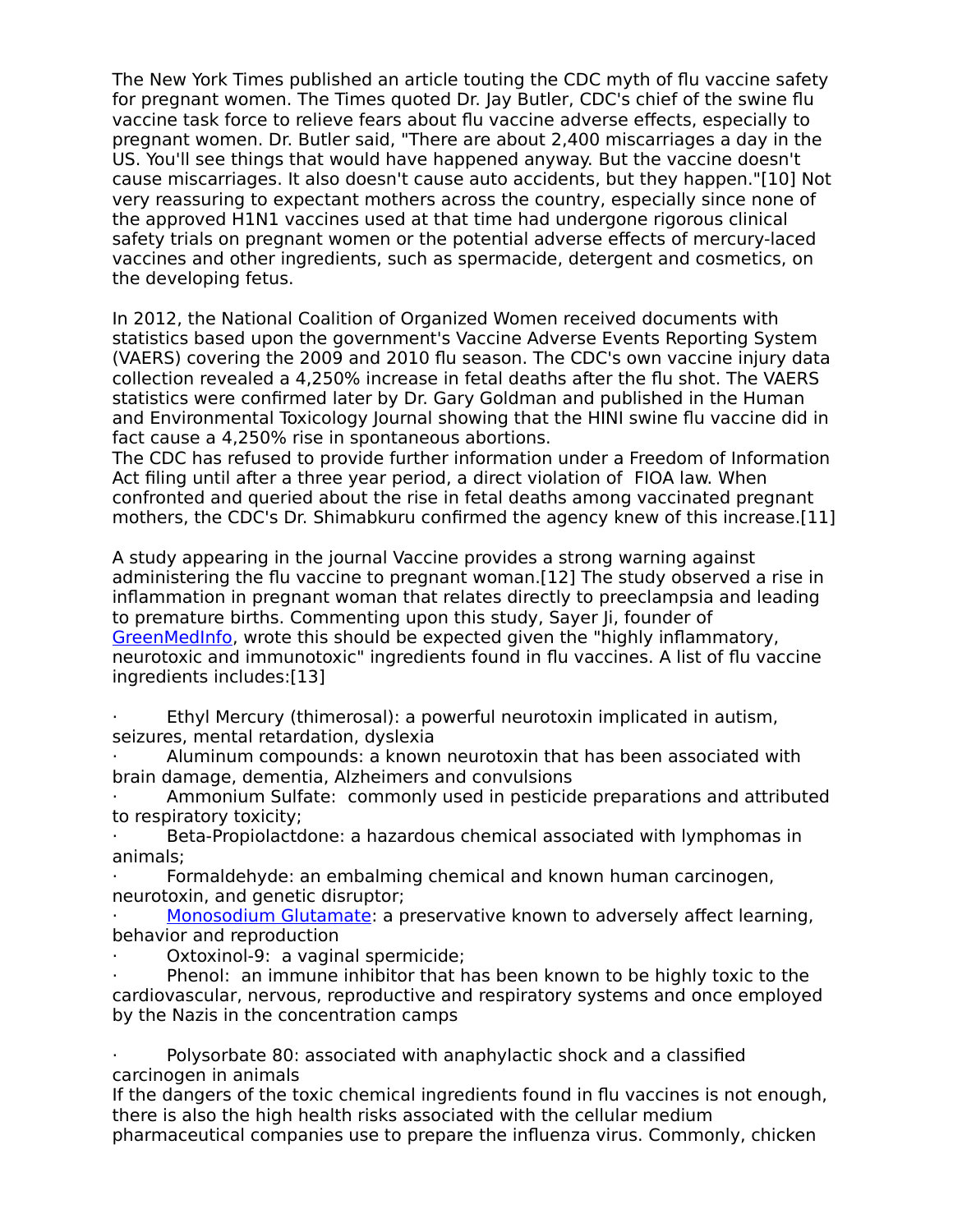embryos have been the standard medium for growing flu strains. In her book, Fear of the Invisible, medical investigative journalist Janine Roberts reproduces documents from closed CDC meetings to discuss problems associated with vaccine manufacturing.[14] The meeting was called to raise alarm and review the degree of genetic contamination found in vaccine preparations that rely on chicken embryo and other animal tissue medium, including the flu vaccine. The transcripts conclude that due to the primitive methodology to filtrate vaccine preparations, the end result injected into people can contain numerous known and unknown genetic and protein residues and contaminants.

During one meeting, Dr. Andrew Lewis, then head of the DNA Virus Laboratory in the Division of Viral Products confirmed that "All the egg-based vaccines are contaminated.... These fertilized chicken eggs are susceptible to a wide variety of viruses." Among these viruses are Avian Leuokosis Virus (associated with leukemia cancer in birds) and Equine Arteritis Virus (associated with arthritic conditions in horses).

Dr. Conroy of the World Health Organization stated that the arthritis virus is found in all fertilized chicken eggs. Other active biologic ingredients include prions (tiny proteins responsible for incurable diseases and neurological disorders in both humans and animals) and oncogenes (a gene that turns normal cells cancerous). One attendee, Dr. Goldberg, stated,

"There are countless thousands of undiscovered viruses, proteins and similar particles. We have only identified a very small part of the microbial world—and we can only test for those we have identified. Thus the vaccine cultures could contain many unknown particles."

Because of the known dangers and high level of genetic contamination of all flu vaccines developed from chicken embryos, other mediums are being sought to replace them. Novartis' Flucelvax employs dog kidney cells, and a more recent flu vaccine approved by the FDA in 2013 utilizes a cell line from the armyworm Spodoptere frugiperda. But no known research has been conducted to our knowledge on the risks to the body's immune system from these new genetic cell lines.

# **Children and the Flu Vaccine**

When the CDC launched the new swine flu vaccines in 2009, it recommended vaccination of children as young as 6 months. All FDA-approved intramuscular flu vaccines comprise an inactivated virus. So is there any evidence that inactivated viral influenza vaccines are effective in very young children? Our own analysis and review has not uncovered any convincing scientific evidence. However, some of the most damning evidence was reported in two studies performed by Dr. Tom Jefferson at the Cochrane Group and published in The Lancet and the prestigious [Cochrane](http://www.greenmedinfo.com/blog/shocking-lack-evidence-supporting-flu-vaccines)  [Database Systems](http://www.greenmedinfo.com/blog/shocking-lack-evidence-supporting-flu-vaccines) Review.

The first study was a systematic review of the effects of influenza vaccine in healthy children.[15] The second was a review of all available published and unpublished safety evidence available regarding the flu vaccine.[16] The authors of the study had also contacted the lead scientists or research groups for all the efficacy and safety trials under review in order to gain access to additional unpublished data the corporations may possess. The conclusions are shocking.

The only safety study found for an inactivated flu vaccine was conducted in 1976. And that single study enrolled only 35 children aged 12-28 months. Every other subsequent inactivated flu vaccine study enrolled only children 3 years and older.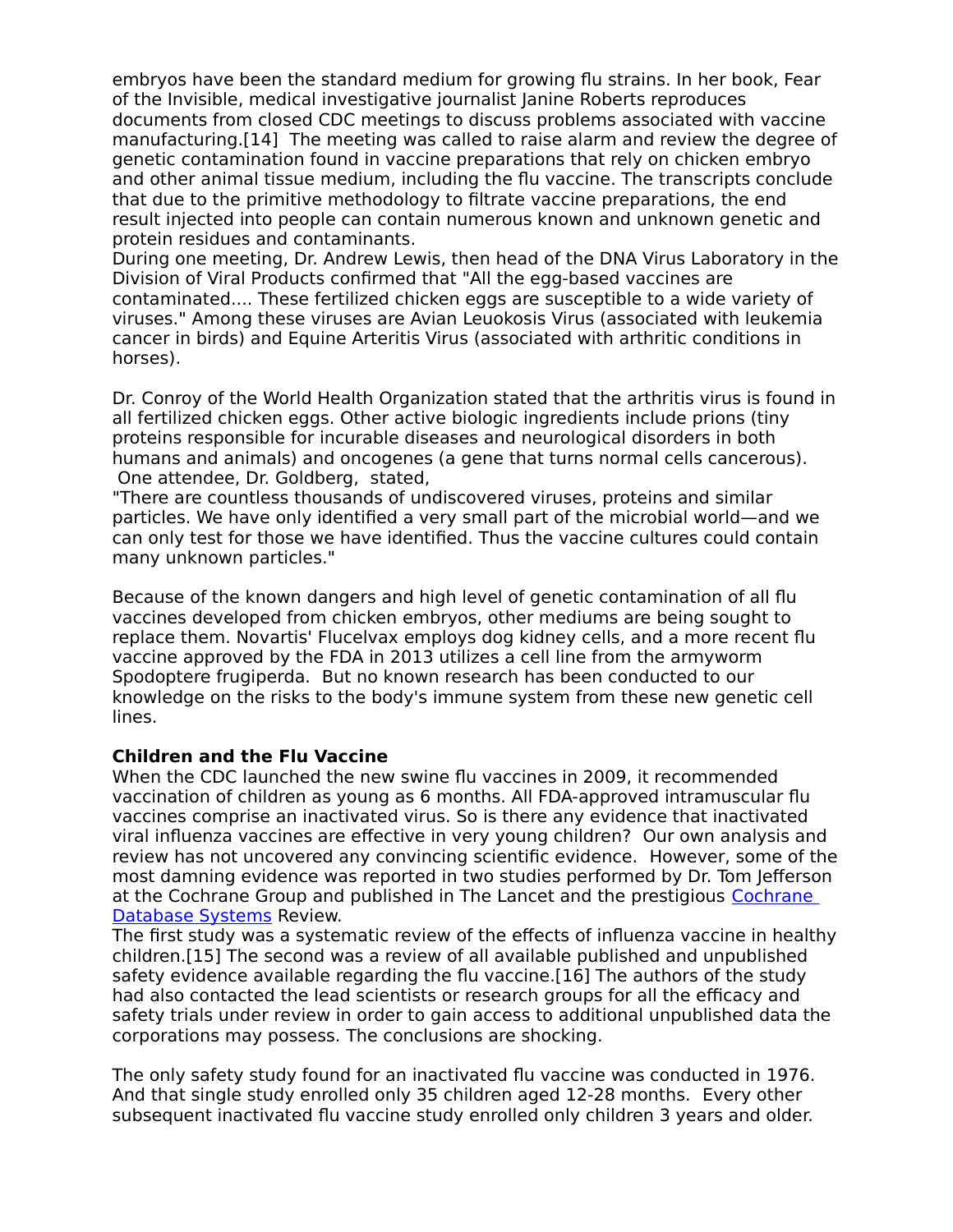Therefore, upon what medical basis should the flu vaccine be administered to six month old children? There is none.

In a review of 51 studies involving over 294,000 children, there was "no evidence that injecting children 6-24 months of age with a flu shot was any more effective than placebo. In children over 2 years of age, flu vaccine effectiveness was 33 percent of the time preventing flu. [17]

Dr. Jefferson told Reuters,

"Immunization of very young children is not lent support by our findings. We recorded no convincing evidence that vaccines can reduce mortality, [hospital] admissions, serious complications and community transmission of influenza. In young children below the age of 2, we could find no evidence that the vaccine was different from a placebo."[18]

A live flu virus vaccine is available via nasal administration. As for this vaccine, no safety studies have been performed on children under 22 months. Of course a vaccine with an flu active virus can make the recipient potentially contagious. National Vaccine Information Prevention founder and president Barbara Lo Fisher concurs: "The live virus activated vaccine has the ability to spread flu."[19] Medimmune, the sole manufacturer of the live flu nasal vaccine, repeatedly refused to give unpublished data to Dr. Jefferson without executive clearance. This was also true for some vaccine makers working with inactive viruses.

Mercury, in the form of thimerosal, continues to be used in infant influenza vaccines. An important peer-reviewed study appearing in the June 2009 issue of Toxicological and Environmental Chemistry discovered a causal relationship between the amounts of mercury found in infant flu vaccines when administered to monkeys, and cellular toxicity resulting in mitochondrial dysfunction, impaired oxidative reduction activity and degeneration and death in neuronal and fetal cells. [20] These are all indicative signs found in some ASD. But health officials prefer to ignore such results. For the future health of American children, the study's findings arrived at a bad time when a Harvard study reported that autistic spectrum disorders (ASD) had increased to 1 in 91 people compared to the earlier 1 in 150 estimate.

#### **The Elderly and the Flu Vaccine**

Is there any benefit for senior citizens to receive the flu vaccine? To date, there is in fact no credible data to support the marketing campaign to push flu vaccination upon the elder population. Rather there is strong scientific data to suggest that seniors avoid it all costs. For the 2013 flu season, Fluzone is the preferred vaccine being marketed to seniors. This "high dose" vaccine contains more viral antigens compared to the normal vaccine given to younger adults. Thee results of Fluzone's own safety trial documents 7.4% of elderly volunteers experience serious adverse events and 23 persons in the trial died following administration of the vaccine. All total there were 249 serious adverse incidences out of 3,833 participants enrolled in the study.[21] A common excuse we hear from the CDC and FDA when a vaccine has been associated with serious health consequences is that the problem is not the vaccine, but other unidentified health risk factors in the victims. This type of defense and blatant denial is found repeatedly on our federal health agencies own websites.

In 64 studies that looked at a total of 66,000 healthy adults, "Vaccination of healthy adults only reduced risk of influenza by 6 percent and reduced the number of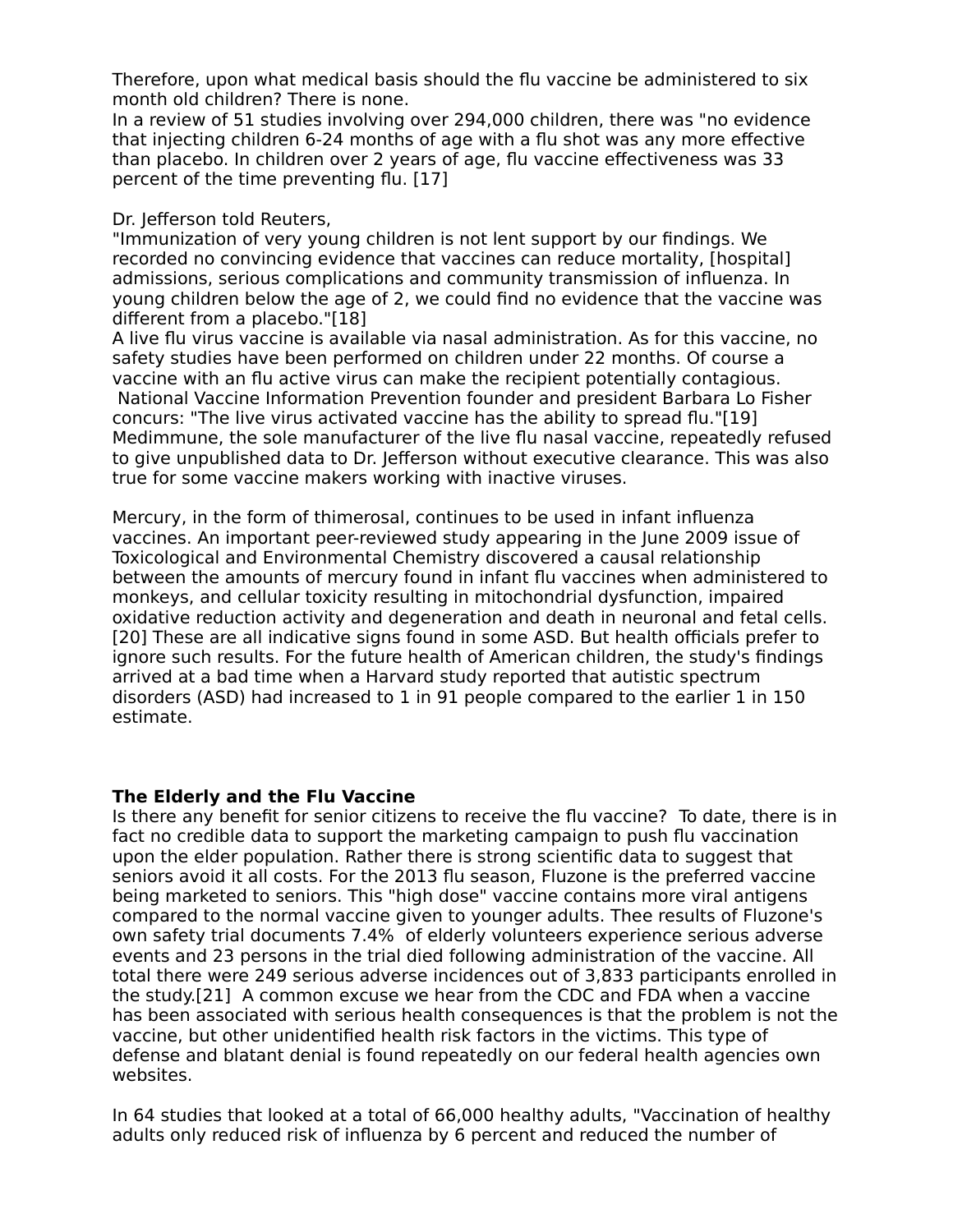missed work days by less than one day. There was no change in the number of hospitalizations compared to the non-vaccinated." [22] So if this is true of healthy adults, what about the flu vaccine's efficacy among the elderly who are frequently immuno-comprised from other illnesses?

The flu vaccine has been shown to be less effective among seniors over 65 years of age than other age groups. Nevertheless, the over-65 population remains a primary target for federal vaccination campaigns. There have been many studies conducted in nursing homes to determine how effective flu vaccines are in preventing infection. Average effectiveness results, which means measuring only the dose required to stimulate an adequate immune response, are in the low to mid twenty percent range (21-27 percent). Another set of four studies indicates the flu vaccine was 0, 2, 8 and 9 percent effective.[23] Yet despite these dismal results, the CDC still wishes us to believe that vaccinating elderly citizens is "50-60% effective in preventing hospitalization and pneumonia and 80% effective in preventing death. [24]

# **A New Flu Season of Pain, Profit and Politics - Page 2**

Posted on: Friday, November 22nd 2013 at 1:15 pm Written By: Gary Null, PhD and Richard Gale

# **A New Flu Season of Pain, Profit and Politics**

Government health projections confirm, and the CDC has been forced to acknowledge, that elderly people, with or without the flu shot, show less than a one percent rate of being hospitalized for pneumonia and influenza. That means that 99 percent of elderly people manage to weather the storm.[25] In an even more shocking study, the CDC had to admit that last year's flu vaccine was 91% ineffective for seniors citizens.[26] However this has not discouraged government officials from marketing the flu vaccine upon senior citizens and professional geriatric medical associations and healthcare facilities.

An important Dutch study was conducted in a large home for the elderly. In spite of two thirds of the residents having been vaccinated, the flu infected 49% of them, including bacterial and pneumonia infections, and 10% died. The critical observation found in the study was that 50% of those vaccinated got the disease whereas 48% of non-vaccinated people were infected. The results of this study again reveal the uselessness of the flu vaccine.[27]

Heart and cardiovascular disease risks increase during natural aging and is a leading cause of death among the elderly. It has recently been discovered in a study published in the International Journal of Medicine that the flu vaccine contributes to cardiovascular inflammation thereby increasing the risk of heart attack. The study found that the flu vaccine induced platelet activity, elevated C Reactive Protein, and reduced heart rate variability—all indicated in adverse cardiovascular events.[28]

Alzheimer's disease is now the sixth leading cause of death in the US and affects over five million people. The disease is growing rapidly and today one in three seniors die from it or another form of dementia at a cost of \$203 billion in 2013 and an expected increase to \$1.2 trillion by 2050.[29] With the federal health agencies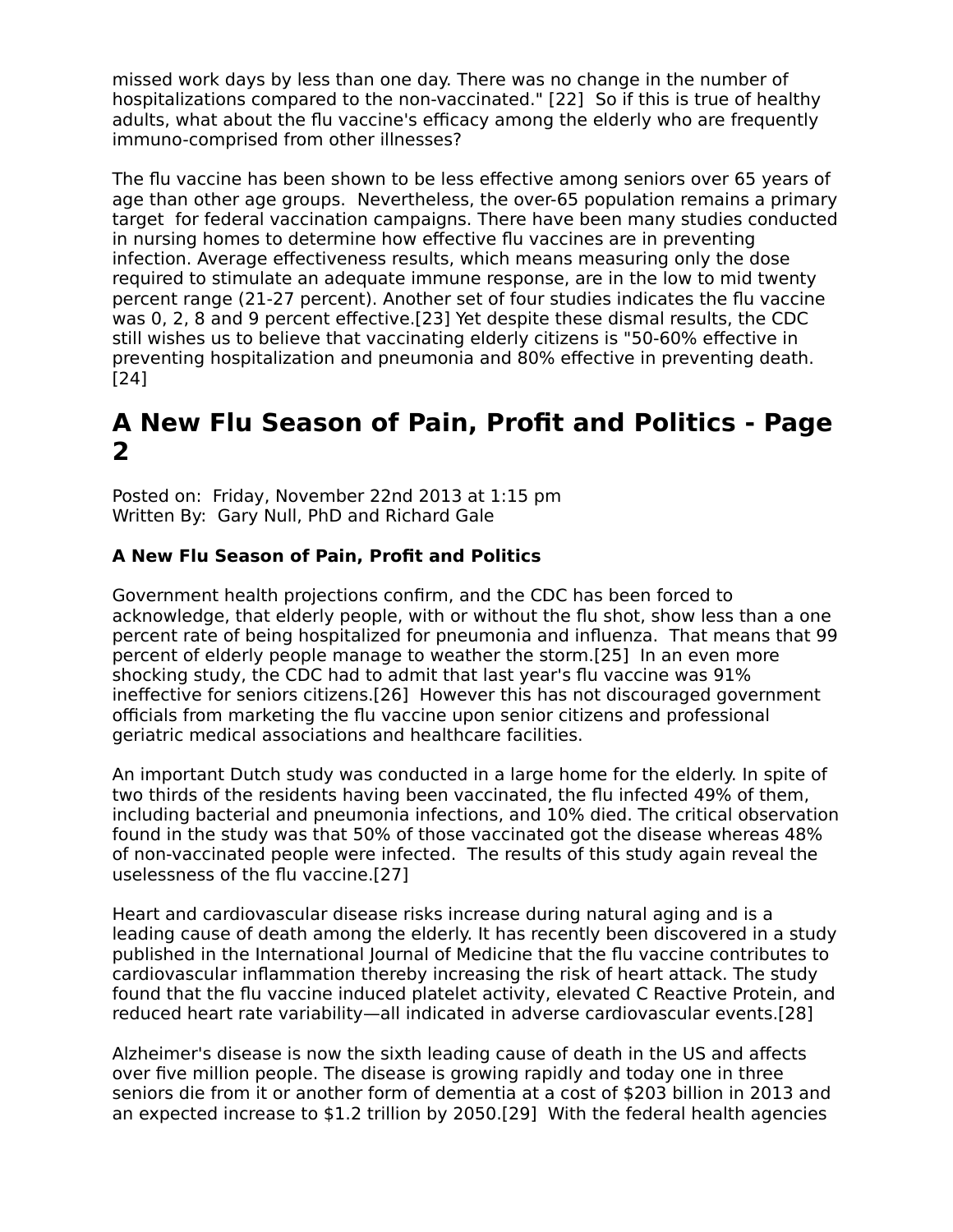aggressive pursuit to vaccinate senior citizens with the flu vaccine, is there any evidence that over vaccination is contributing to the Alzheimer surge?

Dr. Hugh Fudenburg, a leading immunologist and founding director of Neuro Immuno Therapeutic Research Foundation, is one of the most quoted immnogeneticists of our times, with over 850 papers in peer-reviewed publications. After years of immunological study, he discovered that individuals who had five consecutive flu shots between 1970 and 1980, the chances of acquiring Alzheimer's Disease were ten times or 1000% higher than those who had only one or two vaccinations during that same time period.[30] The reasoning is the accumulate amount of mercury and aluminum in the body after successive annual flu shots.

#### **Asthma and the Flu Vaccine**

Vaccine opponents claim that one of the adverse effects of vaccination is the onset of asthmatic conditions. A great way to counter this attack is to make the claim that flu vaccination will reduce asthmatic attacks brought on by flu infection among those children who are most susceptible to them. In fact, this is what the vaccine industry claims.

A study by Dr. Herman Bueving at the Department of Family Practice at Erasmus University Medical Center in Rotterdam, Netherlands, conducted one of the few randomized, double-blind placebo studies found in vaccine literature. The two-year study enrolled 696 asthmatic children, half vaccinated and the rest administered a placebo. The study found there was no difference between the incidence and severity of asthmatic attacks between the two groups. This Dutch study exposes another CDC deception and strengthens the case against flu vaccine's ineffectiveness.[31]

In fact, in children with asthma, inactivated flu vaccine did not prevent influenza related hospitalizations in children. The database shows that children who received the flu vaccine were at a higher risk of hospitalization than children who did not receive the vaccine. In a separate study involving 400 children with asthma receiving a flu vaccine and 400 who were not immunized, there was no difference in the number of clinic and emergency room visits and hospitalizations between the two groups.[32] Concealing Research Data

If the influenza vaccine is effective and safe, and corporations have strong evidence to prove this, then why is so much data held by vaccine makers concealed from government drug regulatory agencies, the scientific community and the public?

Independent vaccine investigators and scientists, with no vested interest in the vaccine industrial complex, and who wish to preserve high standards of scientific integrity, face hostile resistance and find themselves hamstrung to gain access to necessary scientific and clinical trial data from the vaccine industrial complex and their guardians in government health services. This has hindered proper vaccine evaluation.

Federal agencies do not regulate what a corporation does or does not do with its clinical data on vaccine efficacy and safety. All that is required from vaccine makers is the necessary documentation required for FDA submission in order to gain approval and registration. All other data is sealed in a proprietary vault off-limits to the scientific community unless a company provides access willingly. This in itself is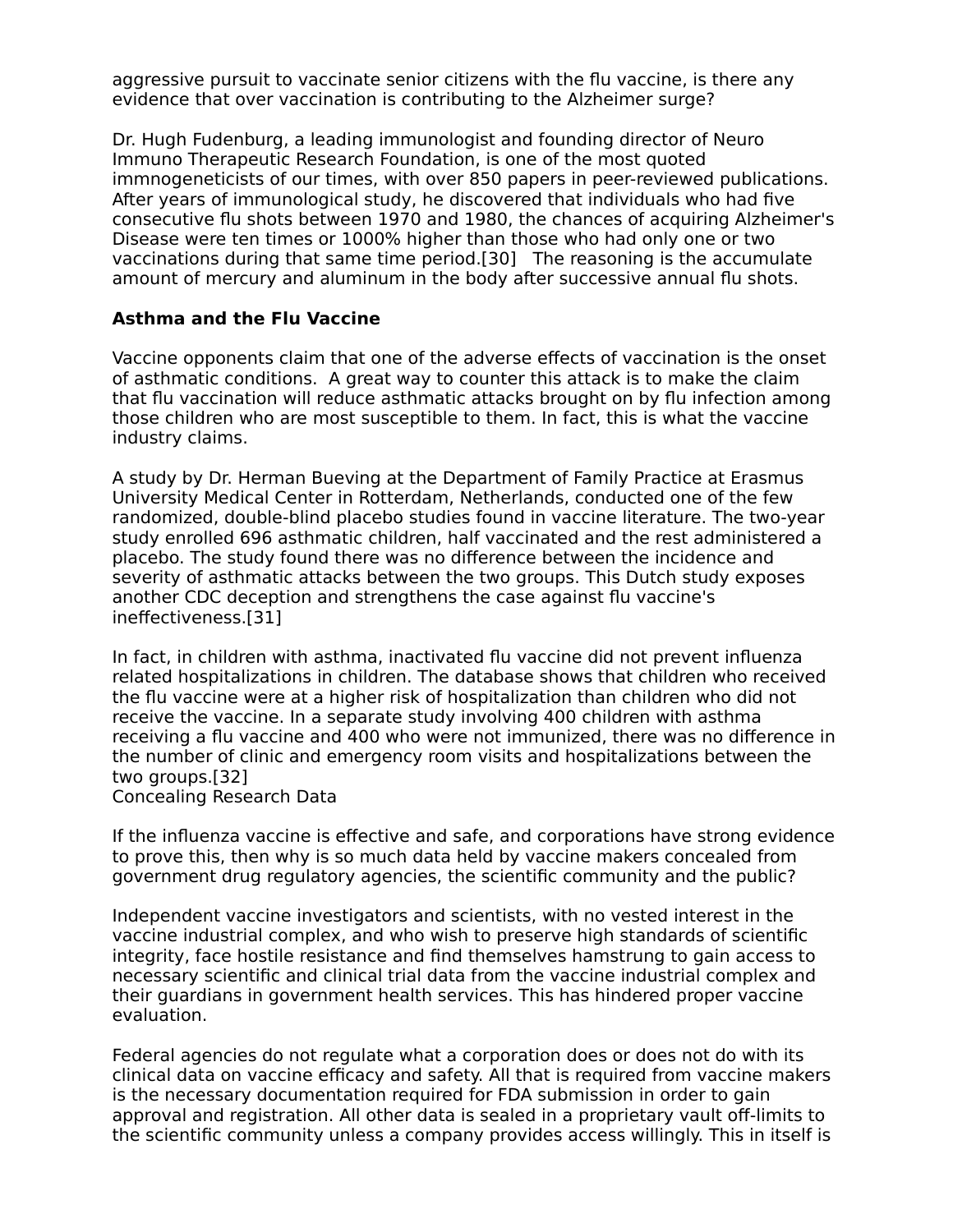a violation of the highest ethics of medical science, which by definition should be a quest for discovering and confirming medical facts and by sharing information publicly so scientists can further their knowledge to find the best solutions for tackling our health problems.

#### **Dr. Jefferson states**,

 "We believe all unpublished trial safety data should be readily accessible to both the regulatory bodies and the scientific community on request. Our evidence gives rise to a concern that lack of access to unreported data prevents published data being put into context and hinders full and independent review. This cannot be good for public confidence in these vaccines."[33]

A scientific study was reported on CTV, Canada's largest private television network, on September 23, 2009. The study, conducted in three Canadian provinces—British Columbia, Ontario and Quebec—by Toronto's Mount Sinai Hospital, raised serious concerns over the potential efficacy of the flu vaccine based upon new data showing that a person vaccinated with last year's seasonal vaccine is more susceptible to contract the H1N1 virus.[34]

More recently, an animal study conducted by the Center for Biologics and Evaluation and the National Animal Disease Center discovered that young piglets vaccinated with one flu strain (H1N2) not only failed to protect the animals but in fact protected and enhanced the proliferation of another flu strain (H1N1) in the lungs thereby causing pneumonia and respiratory illness.[35] Flu Vaccine Safety

Over the decades I have interviewed many of the world's most knowledgeable vaccine scientists, researchers, physicians and vaccine attorneys working with children who are damaged victims from vaccination. Among the questions I routinely ask, is whether or not there is any evidence that vaccine makers conduct randomized double-blind placebo studies to determine efficacy and safety. Throughout true science, this protocol has served as the gold standard, and never has anyone in the medical community, nor any source in our own research, found evidence for randomized double-blind placebo studies ever being conducted in vaccine trials by the CDC, NIAID and the corporate drug industry.

 The use of placebos used in vaccination trials is exceedingly important. In standard scientific methodology a placebo should be a very inert substance, such as water, saline or a sugar substance, in order to accurately determine the tested substance's effects on human biology. According to Australian vaccine historian Dr. Viera Scheibner, vaccine trials do not employ an inert placebo. Instead, what is substituted for an actuaql placebo is "the vaccine with all the adjuvants and preservatives, certainly not inert substances, minus those viruses and bacteria."

According to Scheibner, "that is why when they compare the trial children who were given the lot and those who were given placebo, they have the same rate of reaction."[36] This means that all vaccine efficacy and safety trials using a noninert placebo are fundamentally flawed by design at the starting gate. Flawed methodology inevitably results in flawed data. Yet that is the guiding principle the vaccine industrial complex relies upon, and our federal health officials and professional medical associations, such as the American Pediatric Association, are all too ready to approve and promote outrageously bad science.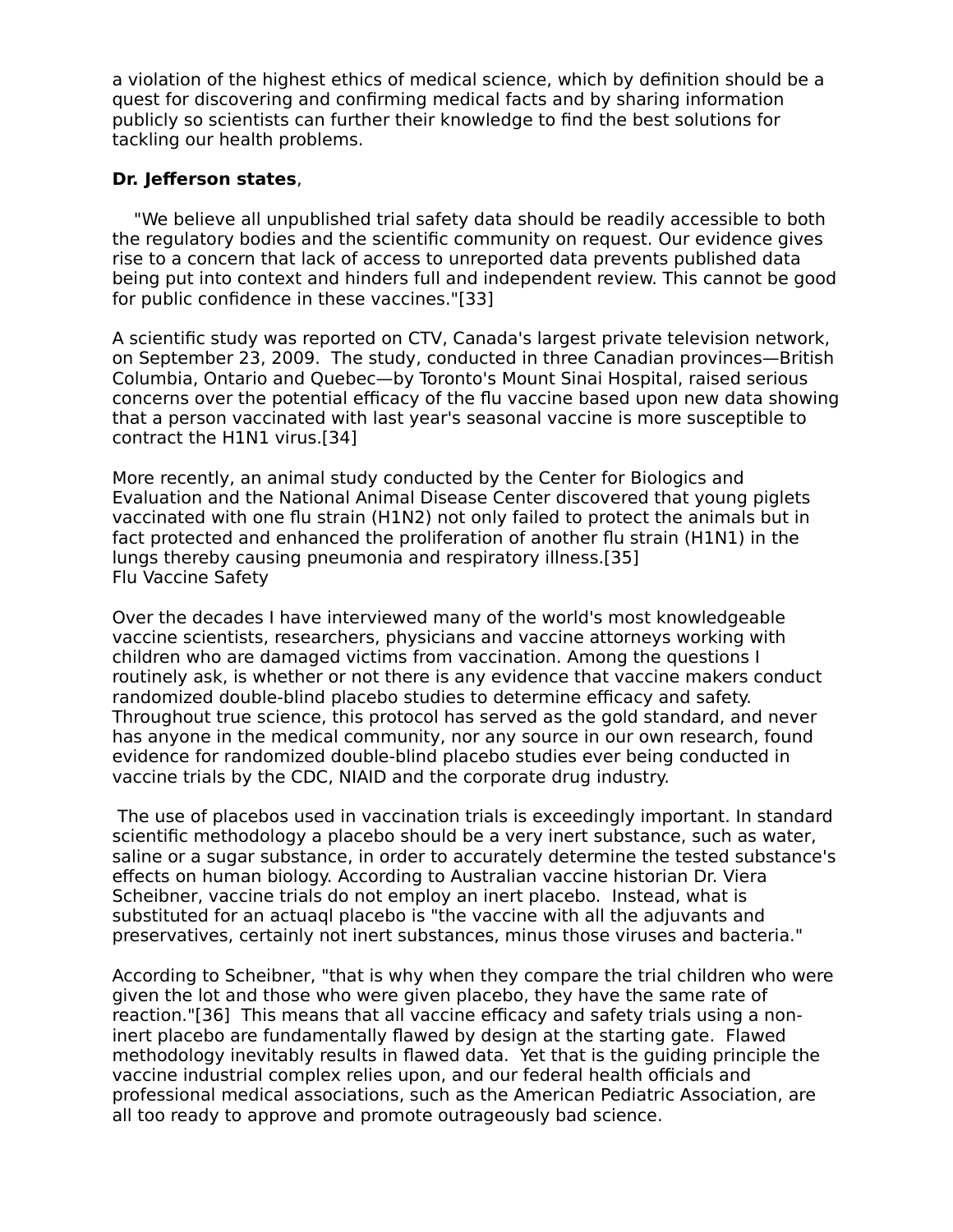If there is no compelling scientific evidence that flu vaccines are effective and have a high degree of certainty of protecting us from flu infection, then it is criminal to suggest that the vaccine should be made mandatory.

# **Flu Vaccine Mandates**

The recent push to mandate flu vaccines for American healthcare workers is not the first time mandatory flu vaccines have been tried. During the 1980s, Japan had mandatory flu vaccination for school children. Two large scale studies enrolled children from four cities with vaccination rates up to 90 percent discovered there was no difference in the incidence of flu infection. As a result, in 1987, Japanese health authorities ruled that flu vaccination was ineffective and was no more than a serious liability if it were to continue. The mandatory policy was quickly overturned. By 1989, the number of Japanese taking the flu vaccine dropped to 20 percent. A follow up study at that time found that there was statistically insignificant change in influenza infection rates compared to when the vaccine was mandatory.[37]

 In recent years fictitious literature masquerading as sound science has become the norm for aggressive national campaigns to increase flu vaccination rates. Often these studies either remain unpublished or are reinvented for publication well after the fact. CDC funded research is especially culprit in promoting vaccine fraud. Once the public learns to distinguish fact from fiction in the government and major media endeavors to vaccinate every American against influenza, the greater the realization that the Bernay-like advertising blitzkrieg has no scientific basis and is intended increase financial interests of the vaccine industrial complex and insurers.

# **Hygiene is More Effective than the Flu Vaccine**

In a curious twist of fate, corporations, far removed from drug and vaccine development, but obligated to test and market their own products, conduct studies that contradict the dogma of the pharmaceutical industrial complex. Procter and Gamble have conducted numerous studies on their common household products such as soap and liquid detergents. One such study was a randomized, placebo study of 611 hundred households, in 36 separate neighborhoods, in Karachi, Pakistan to determine whether frequent use of a common hand soap, an antibacterial (promotional) soap and a placebo soap would reduce the rate of lung infections due to pneumonia among children.

Proctor and Gambles' results are quite startling with a fifty percent lower incidence of pneumonia infections among children under five with the plain and antibacterial soaps compared to placebo. There was also a 53 percent reduction in diarrhea and a 34 percent decrease in incidences of impetigo. Compare this with the efficacy of the flu vaccine and it is evident that soap and hygiene is a far more effective and less dangerous means for preventing the spread of communicable infections.

The truth of the CDC's and the Department of Health and Human Services' statistics claiming serious illness and death due to influenza infection is complicated by another simple medical fact. "Over 200 viruses cause influenza and influenza-like illness which produce the same symptoms (fever, headache, aches and pains, cough and runny nose)." When it comes to identifying the infecting virus for any case displaying flu-like systems, only PCR is sound and reliable. According to a Cochrane Summary of this issue, unless reliable, and more costly, diagnostic testing is performed, "doctors cannot tell the two illnesses apart." The summary continues, "At best, vaccines might be effective against only Influenza A and B, which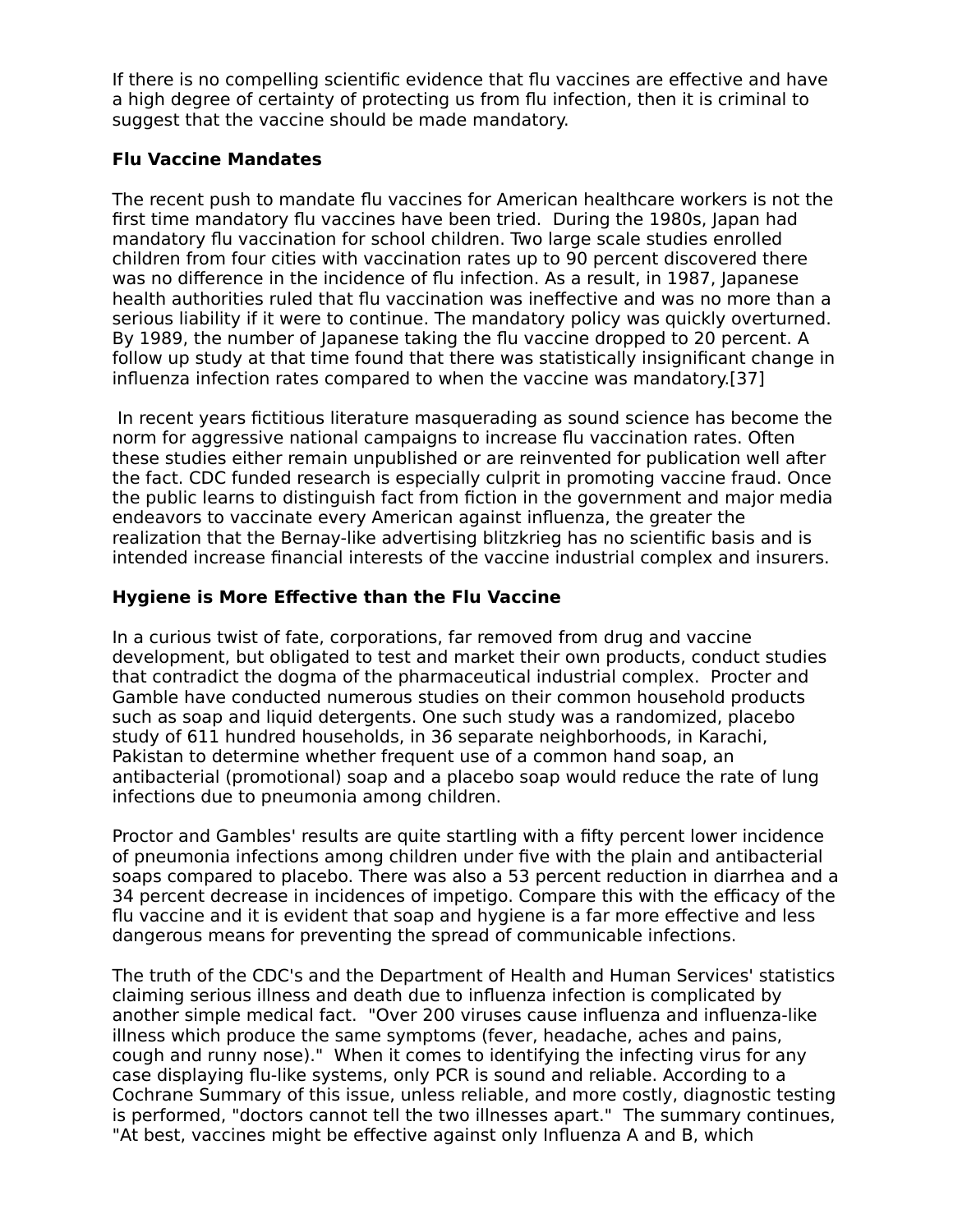represent about 10% of all circulating viruses."[38] For all other strains and flu-like viruses, the flu vaccine is utterly inadequate.

While this may appear to be an irrelevant example, it compliments Dr. Jefferson's research at the Cochrane group. His conclusion about the flu vaccine is,

 "People should ask whether it's worth investing these trillions of dollars and euros in these vaccines.. What you see is that marketing rules the response to influenza and scientific evidence comes fourth or fifth. The best strategy to prevent illness is to wash your hands."[39] [40]

And if you are among those who hold Dr. Jefferson suspect, then even the FDA's and CDC's 1999 directive to manufacturers to remove mercury from vaccines recommends that the safest and most effective way to prevent flu infections is frequent hand washing and a healthy lifestyle.[41]

# **Conclusion**

The good news is that throughout developed nations, citizens are increasingly educating themselves about the dangers of vaccines, not just to protect their children, but themselves. Annually, the percentage of people refusing flu vaccination increases. Towards the end of the 2012-2013 flu season, the Washington Post reported only 36% of Americans were vaccinated.[42] It would be expected that the majority of those vaccinated were children because they more frequently visit pediatric physicians for regular checkups and have vaccines forced upon them. A 2011 survey conducted by the Rand Corporation found that about 50% of adults said they "don't need" the flu vaccine or they "don't believe in it."[43]

 A 65% non-vaccination rate worries US health officials greatly. But health officials are not only feeling the pressure from parents and informed citizens questioning vaccine safety and efficacy but also from doctors and scientists. Late in 2012, a group of scientists in the UK demanded that British health ministers make the truth about the flu vaccine public. The scientists, some expert in immunology, demanded the government be held accountable for "wasting taxpayer money" on a vaccine that is not only unnecessary but essentially useless.[44]

Private vaccine and pharmaceutical companies have no expense for marketing and distributing influenza vaccines to doctors and health care facilities. Rather the US government purchases the flu vaccine outright from vaccine makers and then the government is required to promote, advertise and sell them. Government holds the debt. Because the pharmaceutical industry already received its money, it is the government's responsibility, with taxpayer money, to sell the vaccines by whatever means at its disposal. This is another reason why people of all ages and parents need be better educated to see past the barrage of junk science and the publicity of misinformation originating in the federal health agencies.

#### **Notes**

[1] Kidder D, Scmitz R. Measures of costs and morbidity in the analysis of vaccine effectiveness based on Medicare claims. In Hannoun C, et al. Eds. Options for the Control of Influenza 11. Amsterdam: Excerpts Medica, 1993; 127-33.

[2] Patrick, Jay. "Flu Vaccines 'Worthless' Says Eminent FDA Virologist."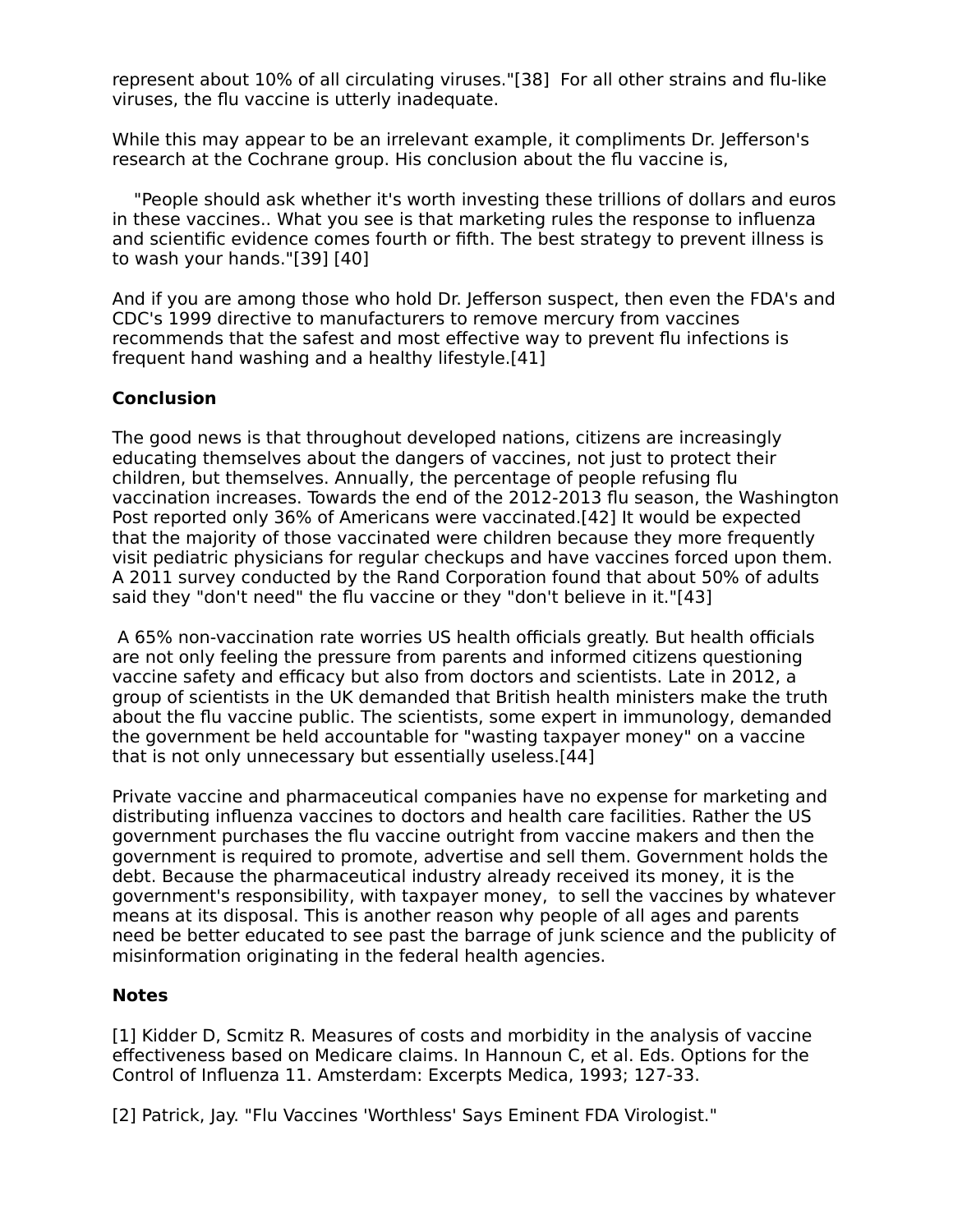[3] Doshi, Peter. "Viral Marketing: The Selling of the Flu Vaccine." Harpers Magazine. March. 2006

[4] "MIT grad student's study challenges notions of pandemic flu" MIT Tech Talk. April 16, 2008

[5] Hubbard SB. "Johns Hopkins Scientist Slams Flu Vaccine." Vaccine Information Network, May 16, 2013.

[6] "Glaxo's Swine Flu Shot Linked to Narcolepsy in UK Kids." Bloomberg, February 26, 2013.

[7] Cowling B, Fang V, Nishiura H, Chan KH, Ng S, Chiu S. "Increased risk of noninfluenza respiratory virus infections associated with receipt of inactivated influenza vaccine." Clinical Infectious Diseases. DOI: 10.1093.

[8] Pregnant Women Need a Flu Shot http://www.cdc.gov/features/pregnancyandflu/

[9] Interview with Dr. Tom Jefferson, "The Gary Null Show" Progressive Radio Network, January 8, 2012 www.prn.fm

[10] McNeil, Donald. "Don't blame flu shots for all ills, officials say" New York Times. September 28, 2009

[11] Dannemann E. "4,250% increase in fetal death reports covered up by the CDC" http://vaccineliberationarmy.com/2012/12/09/4250-increase-in-fetal-death-reportscovered-up-by-cdc-untested-h1n1-vaccine/

[12] www.GreenMedInfo.com/article/flu-vaccination-causes-measurable-increasesinflammation-pregnant-which

[13] Luther D. "Five Reasons Why I'll Never Get a Flu Shot" Activist Post, January 12, 2013. www.activistpost.com/2013/01/5-reasons-why-ill-never-get-flu-shot.html

[14] Roberts, Janine. Fear of the Invisible: How Scared Should We Be of Viruses and Vaccines, HIV and AIDS Impact Investigative Media Productions: Bristol UK, 2009

[15] Jefferson T, Smith S, Demicheli V, Harnden A, Rivetti A. Assessment of the efficacy and effectiveness of influenza in healthy children: systemic review. The Lancet 2005; 365: 773-780.

[16] Smith S, Demicheli V, Jefferson T, Harnden T. Matheson N, Di Pietrontonj C. Vaccines for preventing influenza in healthy children. Cochrane Database Syst. Rev. 2004. 3:CD004879.

[17] Tenpenny, Sherri. "The Truth about Flu Shots". Idaho Observer, June 1, 2009.

[18] Reaney, Patricia. "No Evidence Flu Shots Work for Under-2s: Study. Reuters, September 22, 2005; Jefferson, Tom. "Safety of influenza vaccines in children." The Lancet, 2005. 366:803-804.

[19] Dupre, Deborah. "The Big Lie: H1N1 Coincidences, Contradictions and Conspiring." The Philadelphia Examiner. August 27, 2009.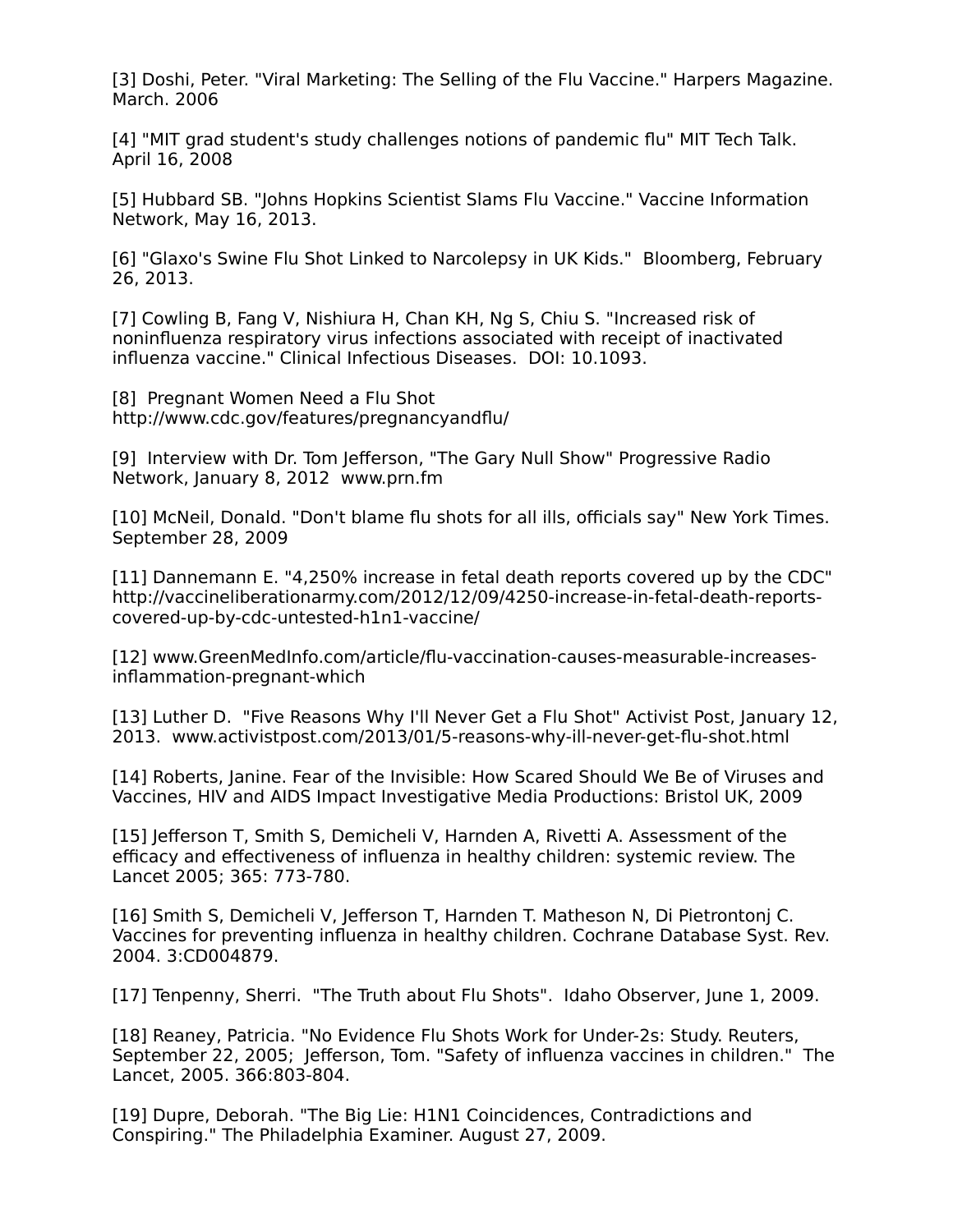[20] Geier D, King P, Geier M. "Mitochondrial dysfunction, impaired oxidativereduction activity, degeneration, and death in human neuronal and fetal cells induced by low level exposure to thimerosal and other metal compounds." Toxicology and Environmental Chemistry. Volume 91, Issue 4, June 2009.

[21] "Twenty Tree Seniors Died After Receiving This year's Flu Shot Sold by Pharmacists" Health Impact News, November 6, 2013.

[22] Tenpenny, Sherri. "The Truth about Flu Shots". Idaho Observer, June 1, 2009.

[23] Severyn, Kristine. "Flu Shots: Do They Really Work?" www.vran.org

[24] Prevention and control of influenza: recommendations of the Advisory Committee on Immunization Practices 9 ACIP. MMWR 4/21/95; 44 (rr-3).

[25] Flu prevention campaign underway. Health Care Financing Administration press office. HHS News, 1016/95. US Department of Health and Human Services.

Dowdle WR. Influenza Immunoprophylaxis after 30 years experience. In Nayak DP, ed. Genetic Variation Among Influenza Viruses. New York: Academic Press, 1981: 525-34.

[26] Centers for Disease Control. "Interim Adjusted Estimates of Seasonal Influenza Vaccine Effectiveness" February 2013 http://www.cdc.gov/mmwr/preview/mmwrhtml/mm6207a2.htm?s\_cid=mm6207a2\_w

[27] Beyer WEP et al. "Influenza-epdiemie in een verpleeghuis door een virus dat niet in het vaccine was opgenomen. Ned Tijdschr Geneeskd. 1993; 137/39: 1973-7.

[28] Lanza G, Barone L, Scalone G, Pitocco D, Sgueglia G, Mollo R, Nerla R. "Inflammation related effects of adjuvant influenza A vaccination on platelet activation and cardiac autonomic function." J Intern Med. 2010 Sept 1. Epub 2011 Sept 20.

[29] Alzheimers Association "Facts"

http://www.alz.org/alzheimers\_disease\_facts\_and\_figures.asp#quickFacts

[30] www.royalrife.com/flu-shots.html

[31] Neustaeder, Randal. The Vaccine Guide. North Atlantic Books: Berkeley, 2005.

[32] 105th International Conference of the American Thoracic Sociey, May 15-20, 2009 (quoted in , Sherri. "The Truth about Flu Shots". Idaho Observer, June 1, 2009)

[33] Jefferson T, Smith S, Demicheli V, Harnden A, Rivetti A. Assessment of the efficacy and effectiveness of influenza in healthy children: systemic review. The Lancet 2005; 365: 773-780.

[34] CTV News Staff. "Unpublished Study Raises Questions About Flu Shot." CTV.ca September 23, 2009.